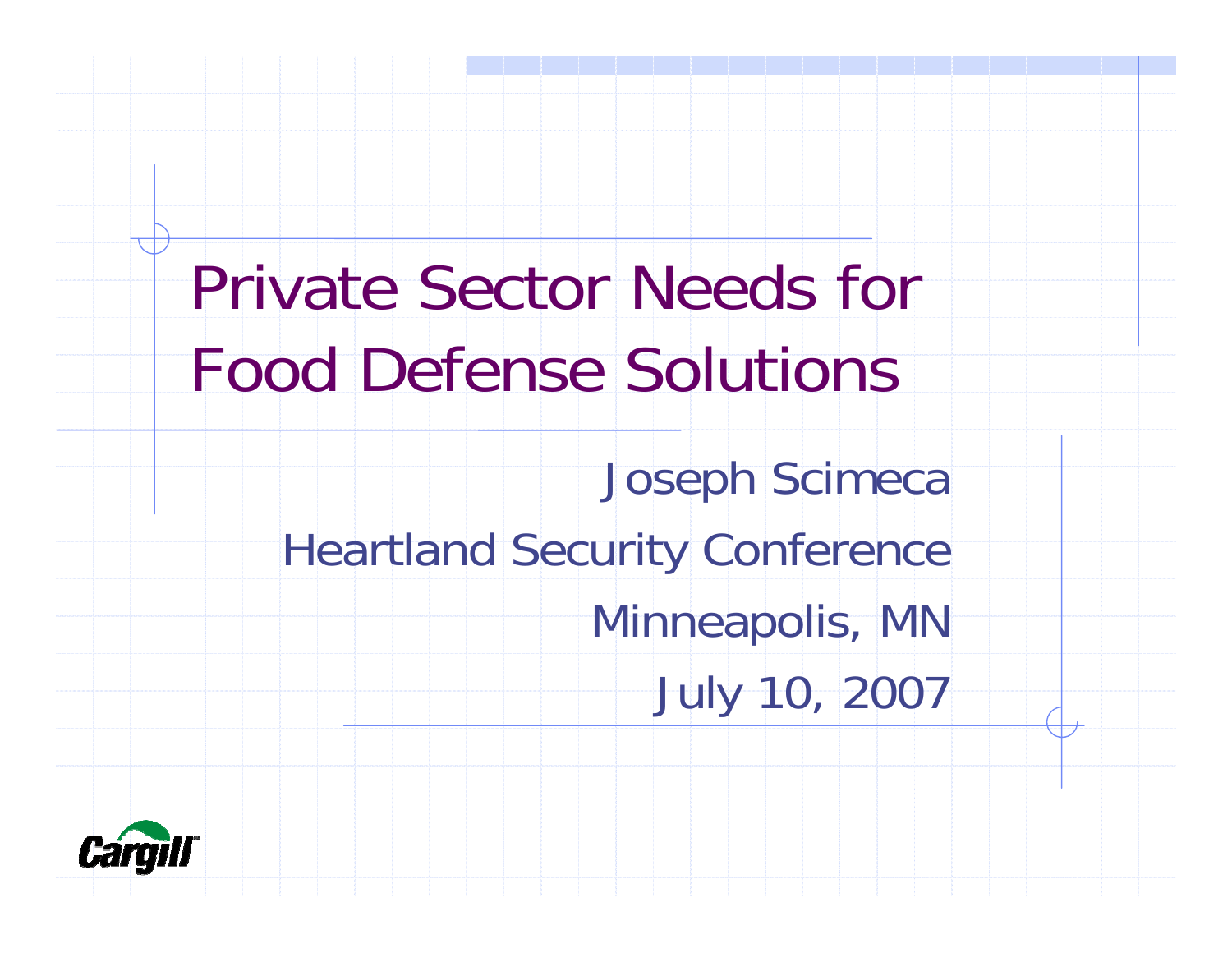## agenda

# $\textcolor{blue}{\blacklozenge}$  food safety vs food defense **Key vulnerabilities ◆**challenges **Possible solutions**

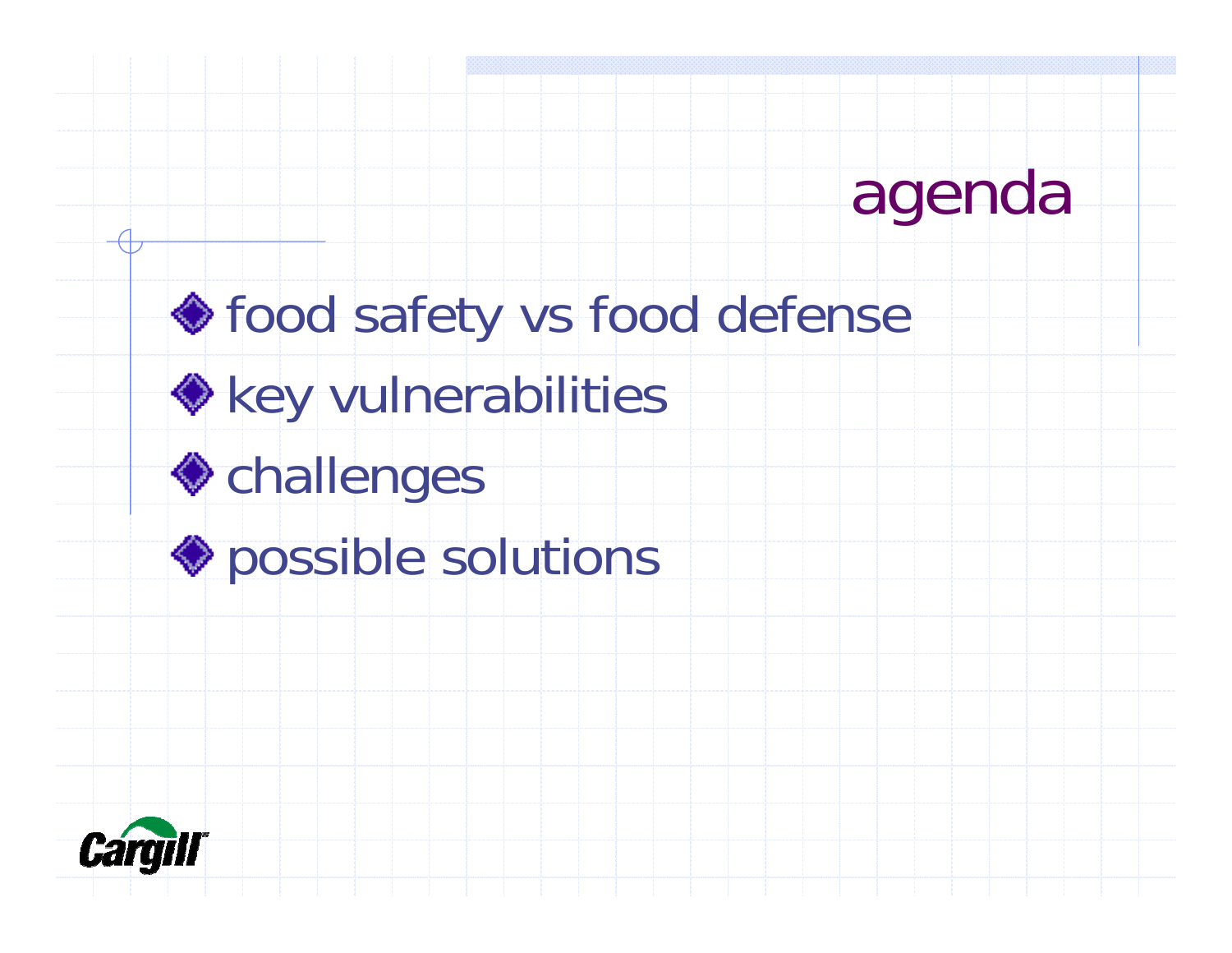## food safety vs defense

well positioned for food safety

- unintentional contamination
- **nd** food safety infrastructure
- **Perion, detection, and response** systems
- **u** validated processes
- **The training and research**

"no similar system for food defense

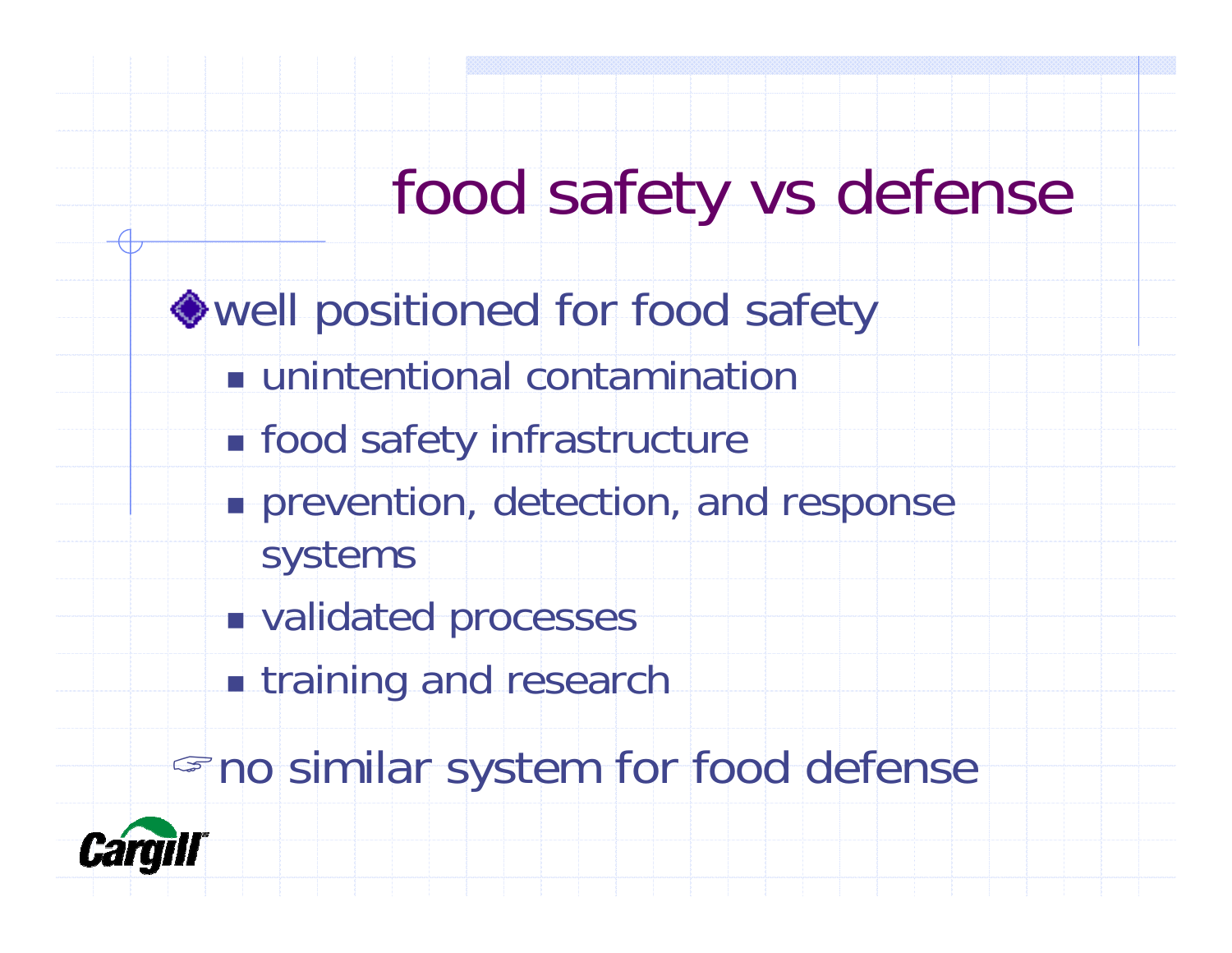## food safety vs defense

differentiation based upon:

- **the accidental vs the intentional**
- **the chance occurrence vs the malicious intent**
- **n** the unplanned vs the deliberate

"these are important distinctions to the food industry, particularly with regard to management and prevention practices

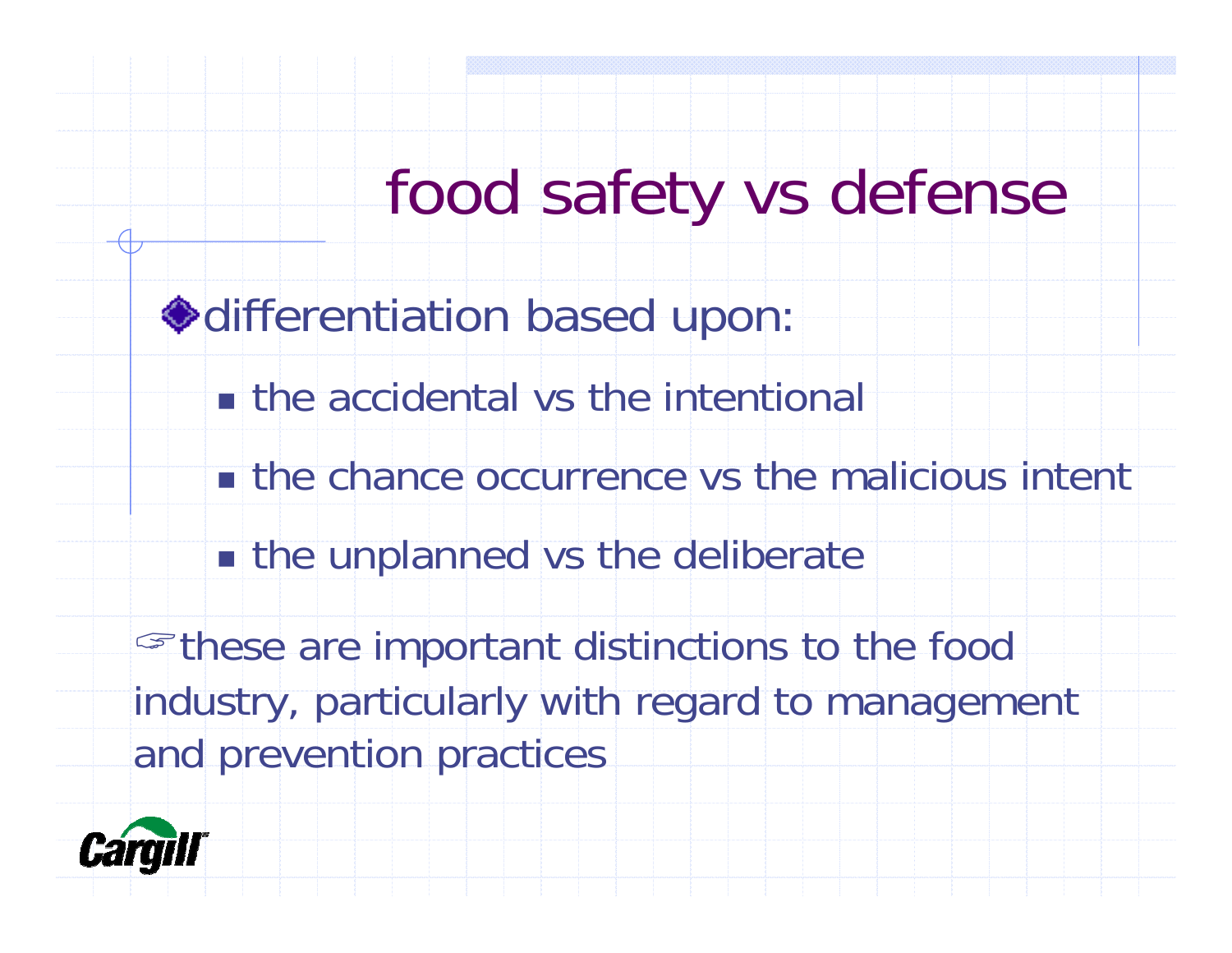## food safety infrastructure and systems

#### ◆food safety programs

- GAP
- GMP
- HACCP
- ◆ federal, state, local inspection
- prevent, detection and response systems
	- **Example 18 in some less developed countries**

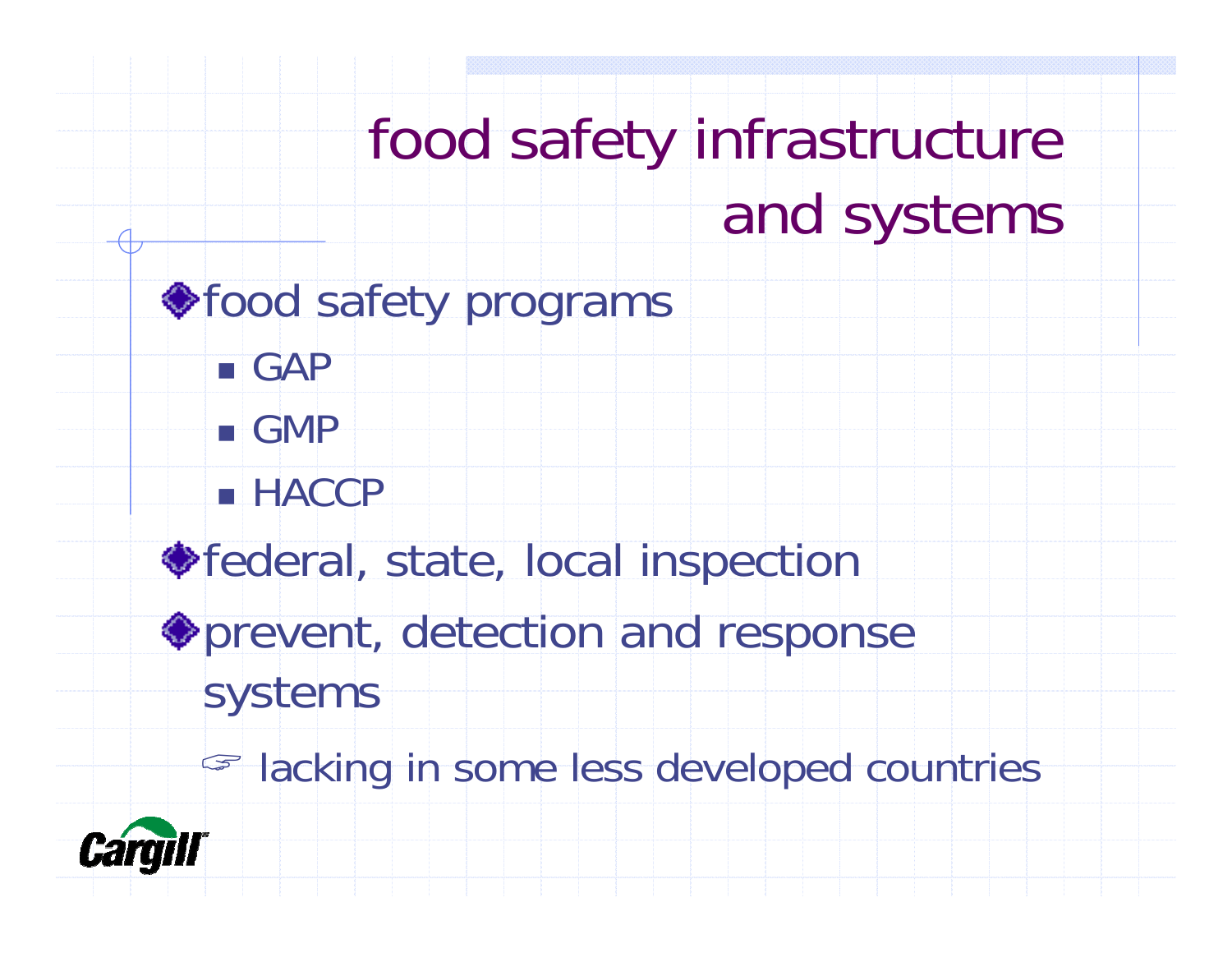#### food defense

**O**prevention detection response remediation

#### " all depends on adequate planning

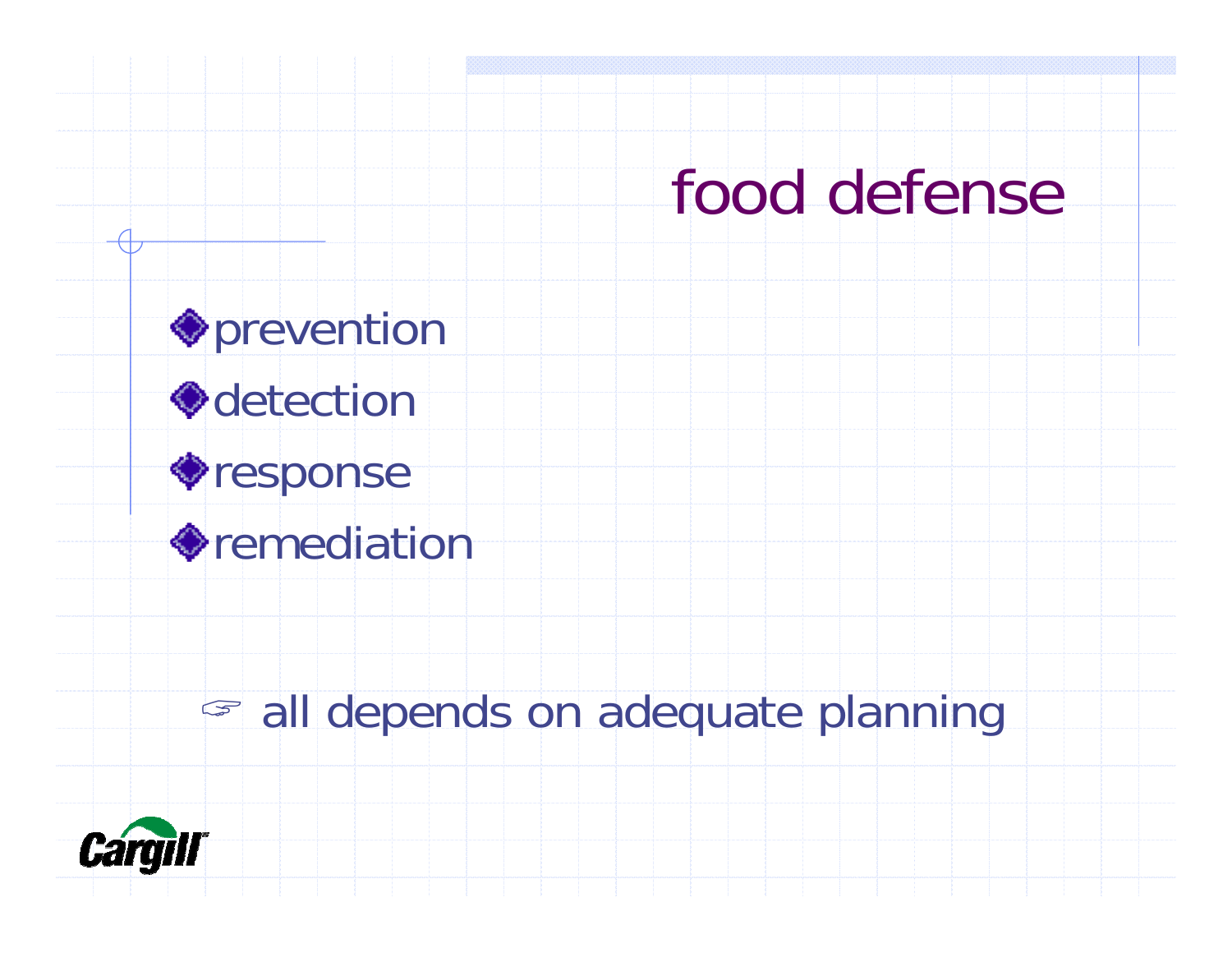### vulnerabilities

agricultural production  $\blacklozenge$ storage and transport of raw commoditiesprocessing and manufacturing **◆**storage and transportation of products wholesale and retail distribution◆food service

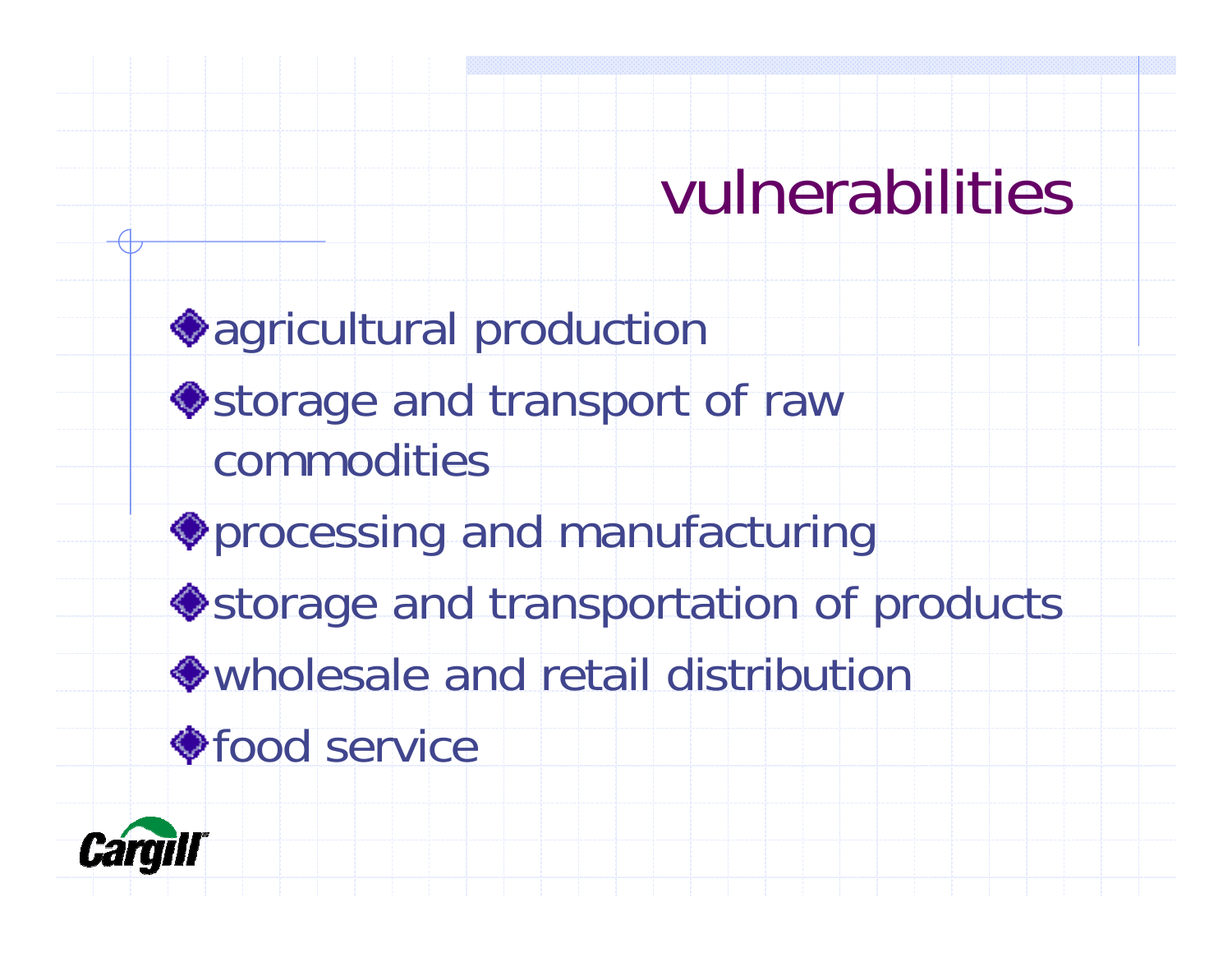## challenges

**Semphasis on food safety vs security** inadequate security personnel lax transportation security ◆ off-shore sourcing of food **Figure 11 Figure 10 Figure 10 Figure 11 Figure 11 Figure 11 Figure 11 Figure 11 Figure 11 Figure 11 Figure 11 Imited inspection of imports** ◆open access to food at retail/food service

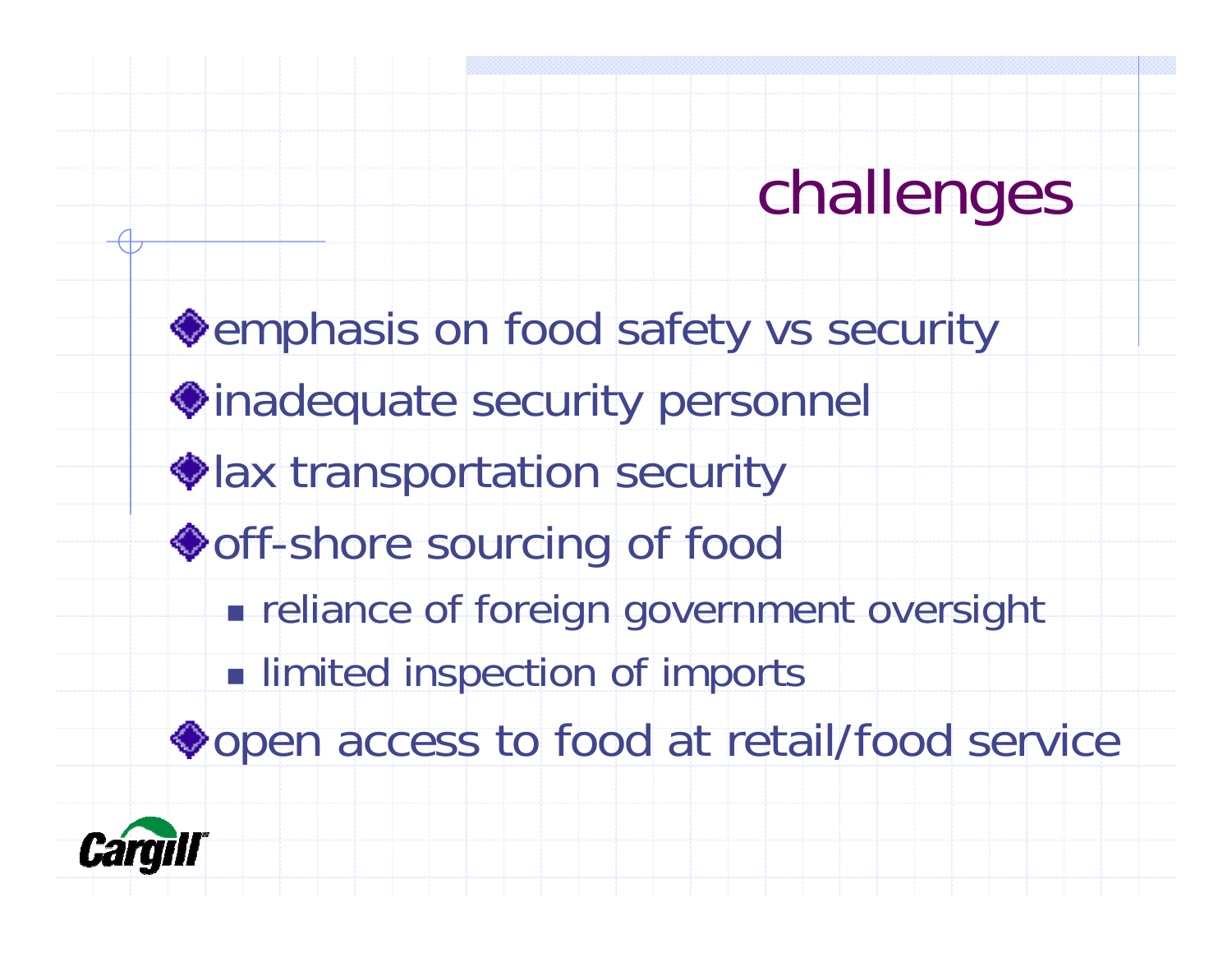## challenges

inadequate public/private sector coordination and planning inadequate risk communication planning poor connection to intelligence community

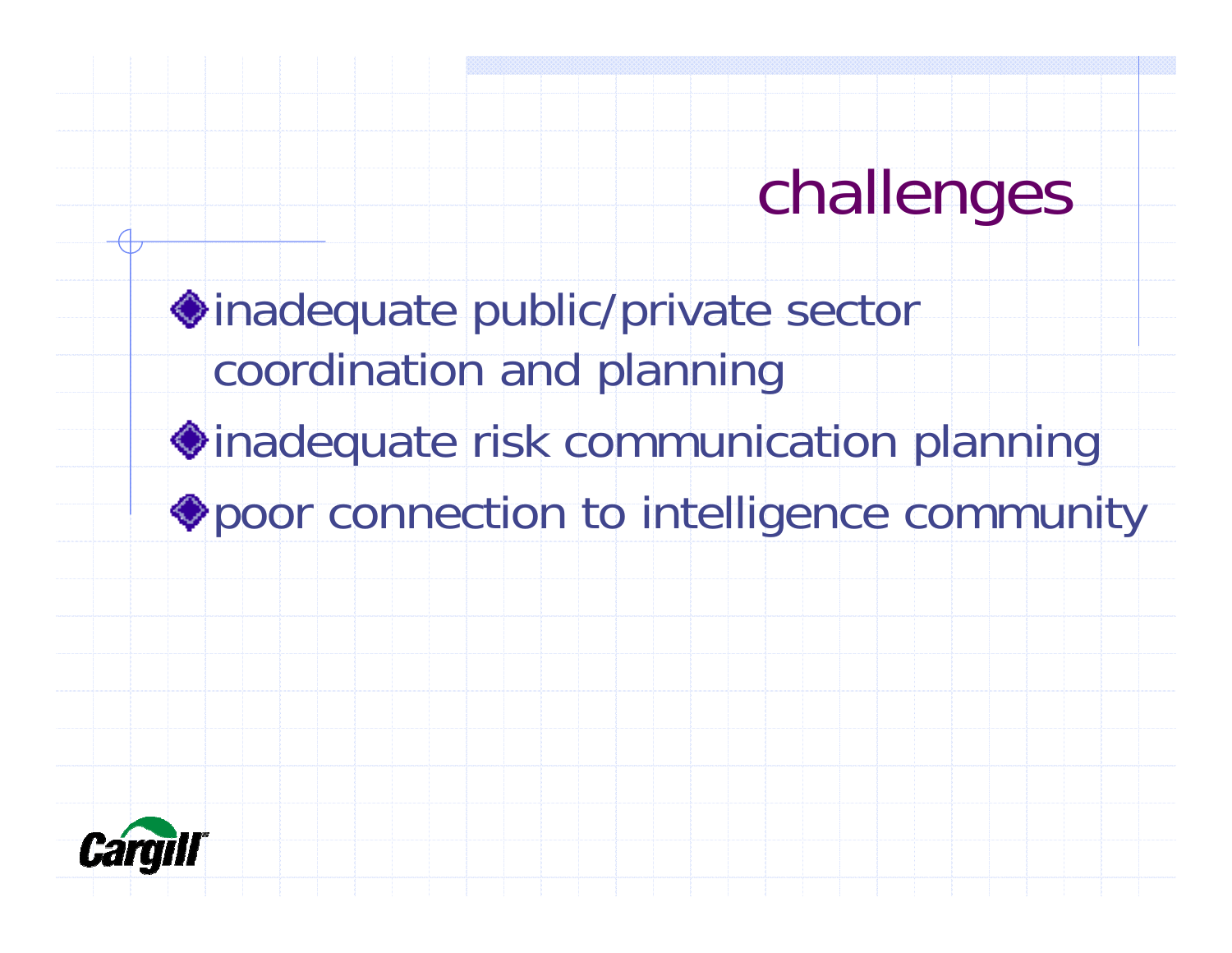strengthen public/private partnership ■ two-way sharing of info between government and industry multi-sector collaborationinternational government involvement

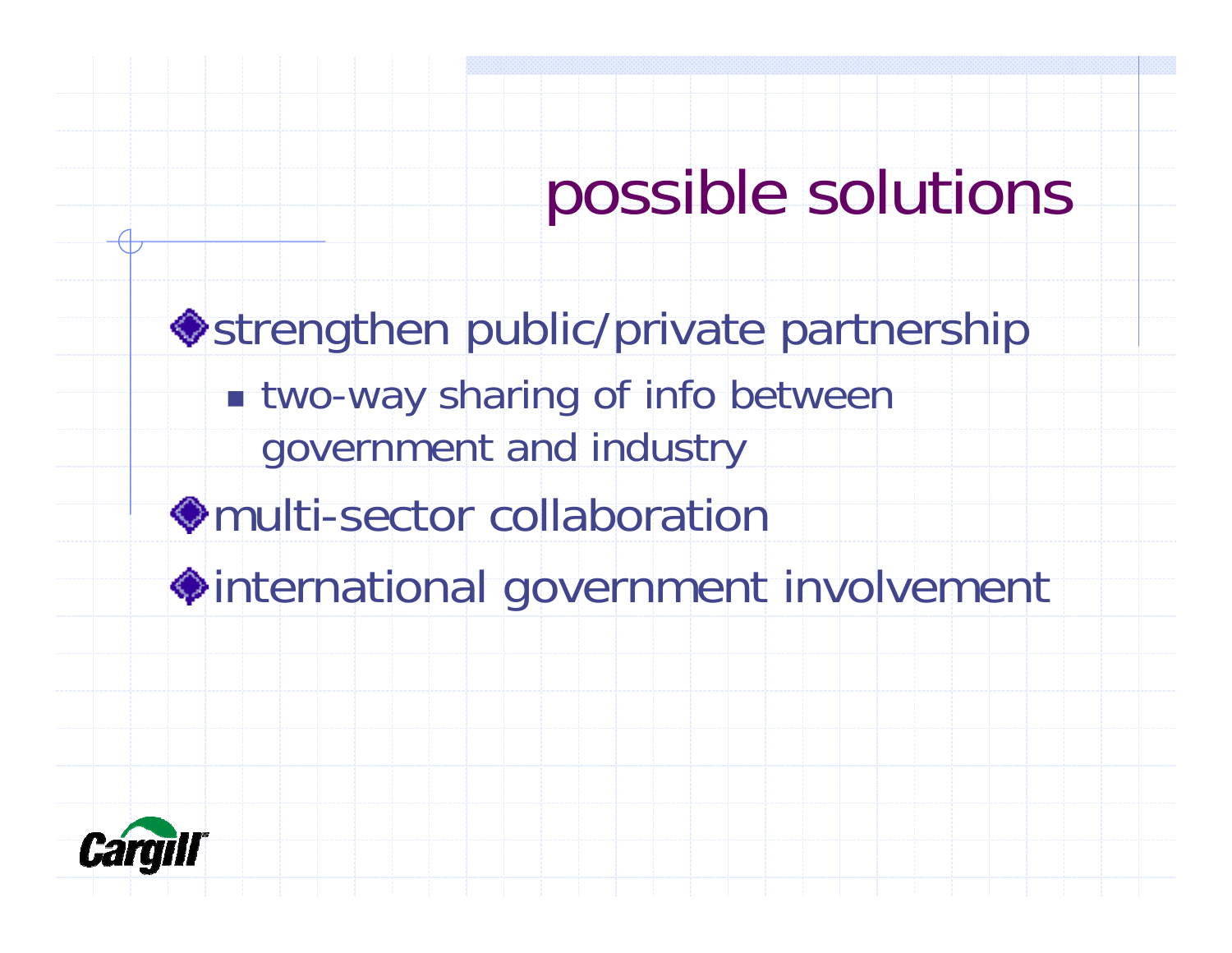develop training and education materialsdefine criteria for employee screening address vulnerability in food transport systems

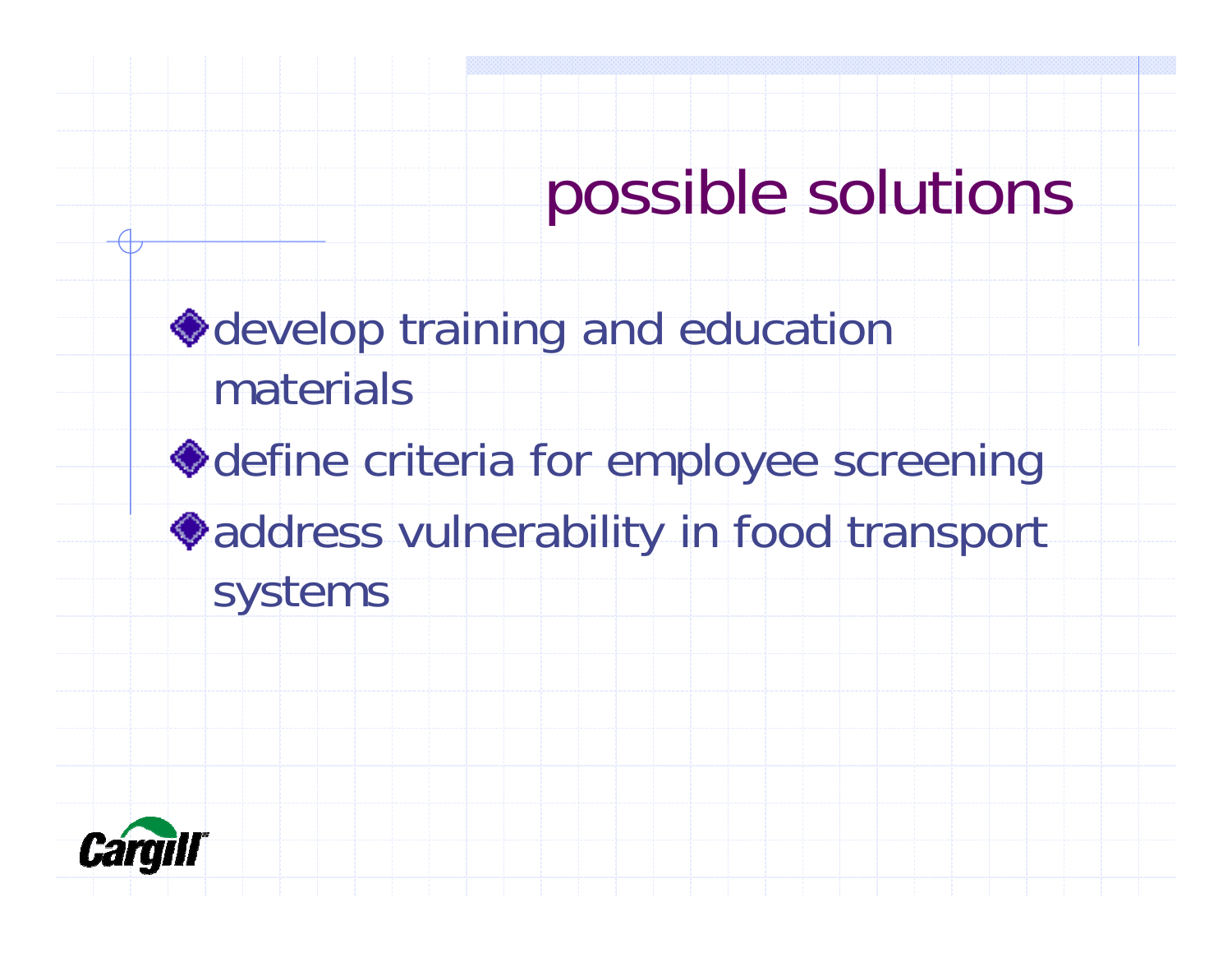improved procedures to inspect imported food **◆ development of rapid testing methods Example of the field Droad spectrum** 

**Example of testing large samples vs small** 

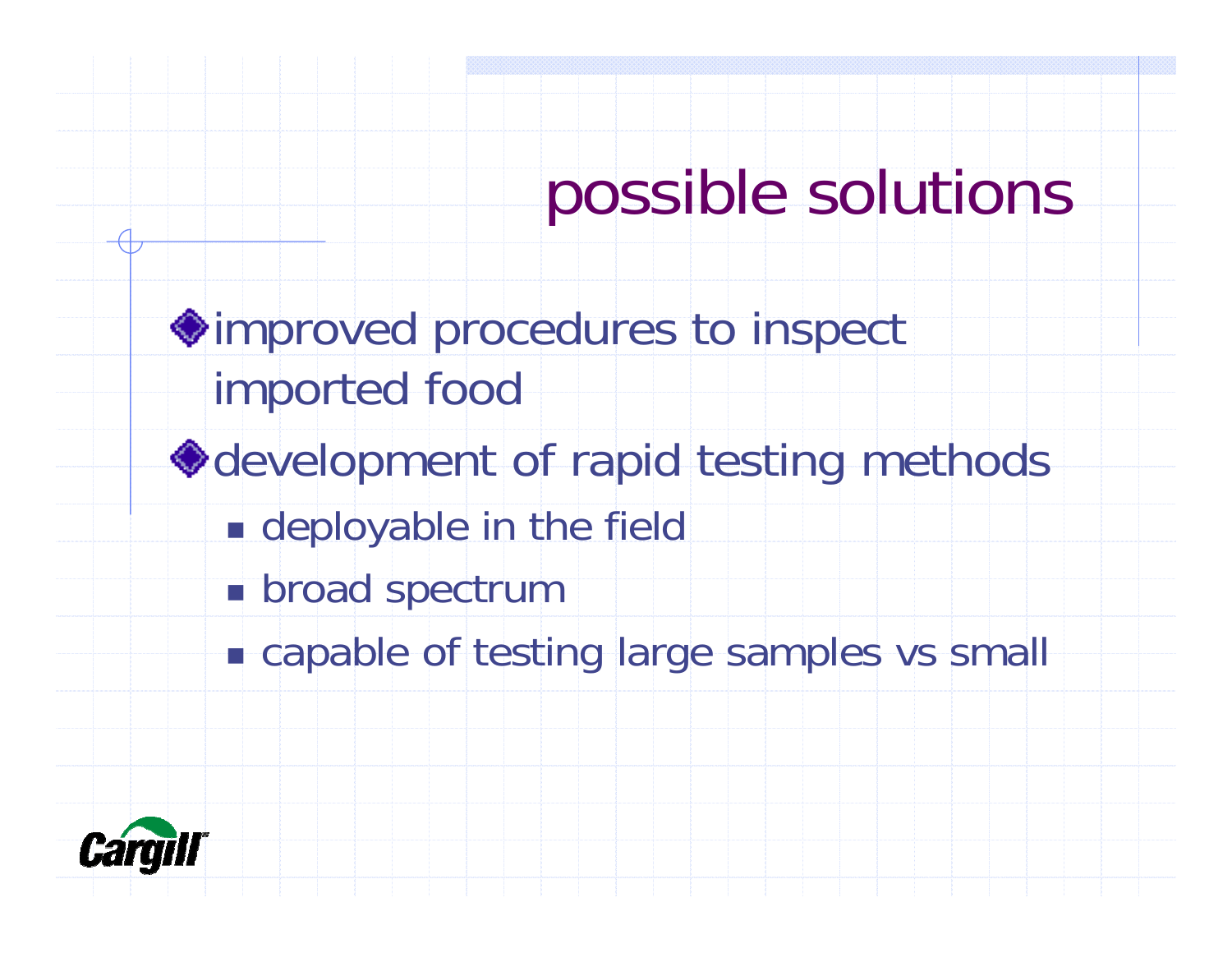## improved detection

#### DiscoveryCERT FQS™





•no sampling •non-destructive •microbial, chemical, GMO capability



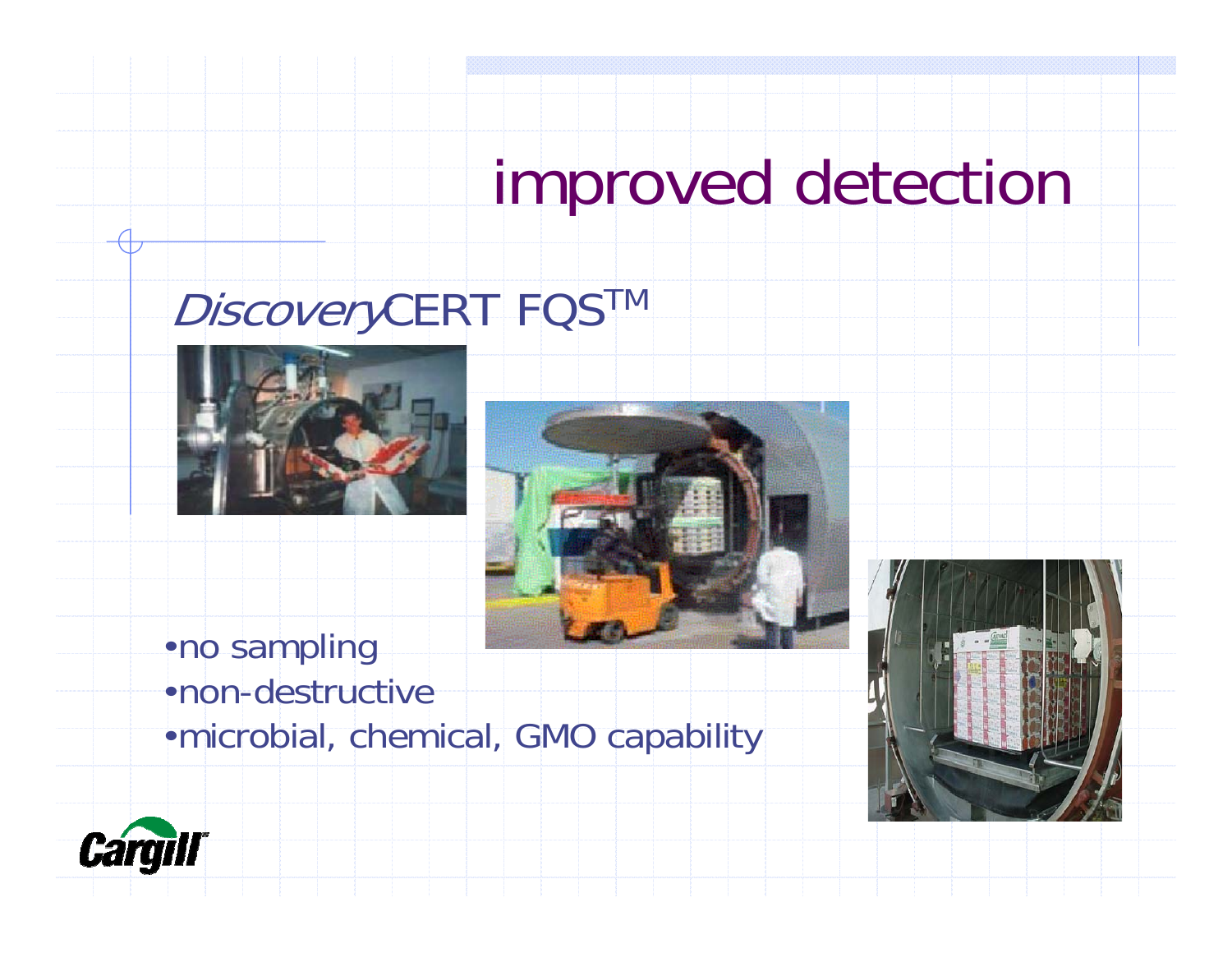government/industry table top exercises to improve emergency response and communications**◆ establish local emergency response plans**  $\triangle$  establish regular communications among law enforcement, intelligence community, regulators, academia, and industry utilize "lessons learned" from food safety incidents